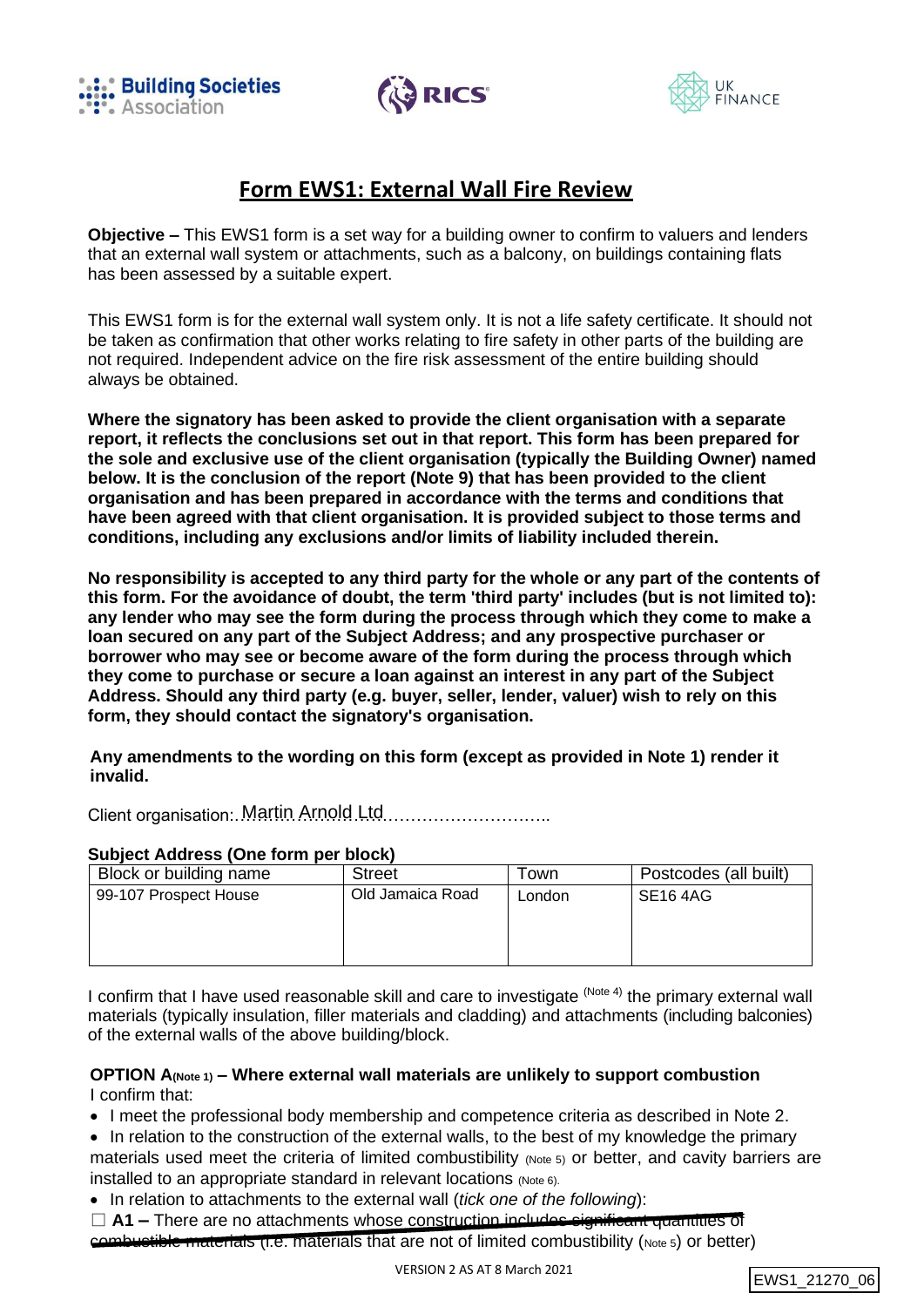





 $\Box$  A2 – There is an appropriate risk assessment of the attachments confirming that no remedial works are required.

 $\Box$  A3 – Where neither of the above two options apply, there may be potential costs of **Femedial Works to attachments (Note 7).** 

### OPTION B(Note 1) - Where combustible materials are present in external wall I confirm that:

• I meet the professional body membership and competence criteria as described in Note 3.

. I have used the reasonable skill and care that would be expected of the relevant professional advisor to assess the level of fire risk (Note 8) presented by the external wall construction and attachments (tick one of the following).

⊠ B1-I have concluded that in my view the fire risk (Notes 7 and 8) is sufficiently low that no remedial works are required.

 $\Box$  B2 - I have concluded that in my view the fire risk (Note 7) is sufficiently high that remodial works are required, and I have identified to the client organisation the remedial and interim measures required (documented separately).

| Name              | Jon Pagan                                                                                                                                                   |
|-------------------|-------------------------------------------------------------------------------------------------------------------------------------------------------------|
|                   |                                                                                                                                                             |
|                   |                                                                                                                                                             |
| Qualification(s)  | MA(CANTAB) CEng MIFireE.                                                                                                                                    |
| Organisation      | International Fire Consultants                                                                                                                              |
| Professional body | Institution of Fire Engineers<br><u>.</u><br>1980 - Paris Paris de Maria de la Paris de la propia de la paris de la paris de la paris de la paris de la par |
| Membership number | 00024756                                                                                                                                                    |
| Signature         | $\int$                                                                                                                                                      |
| Date              | 17th December 2021                                                                                                                                          |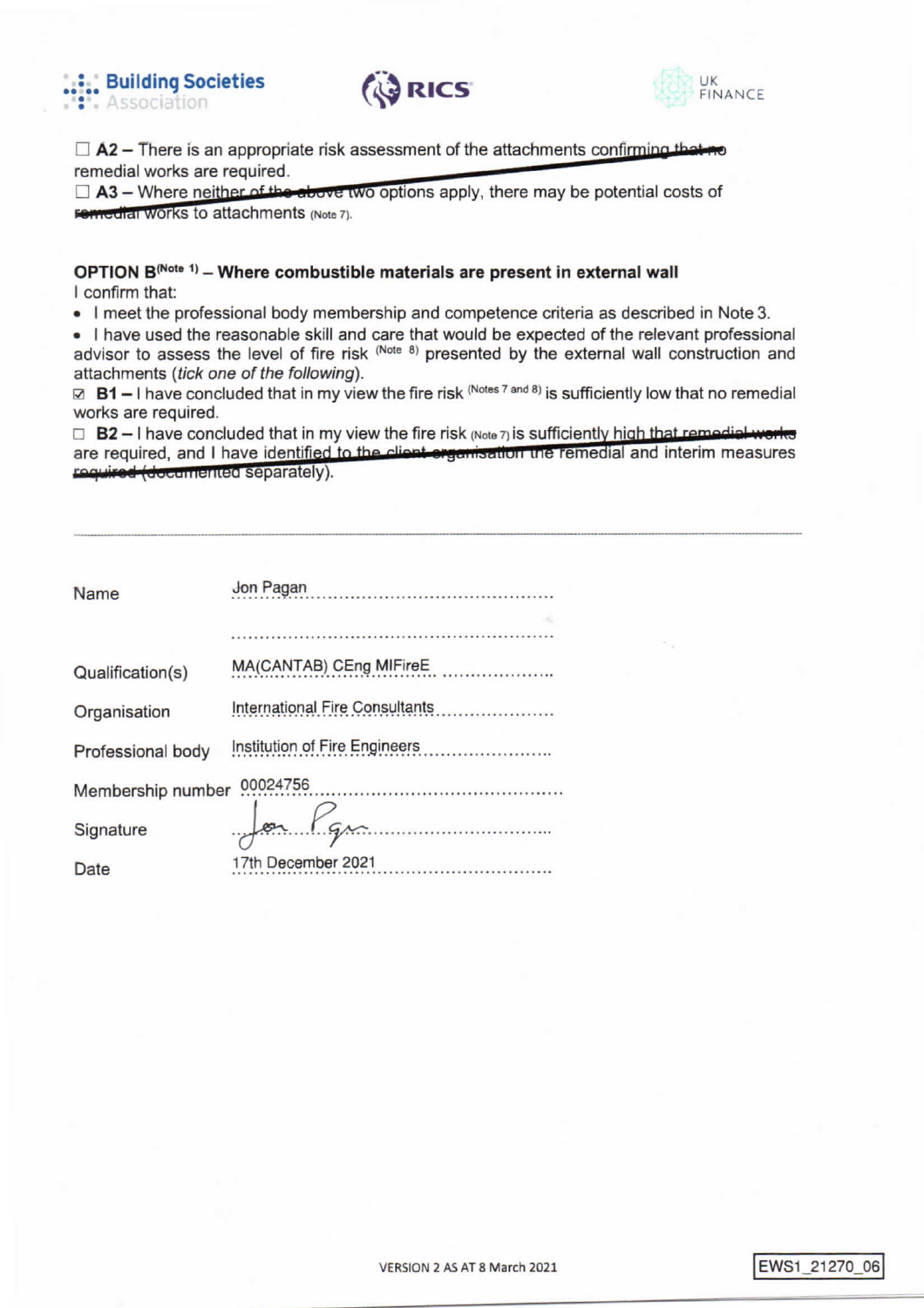





## **NOTES**

**Note 1 –** This form includes two options. Option A is for buildings where the materials used in the external wall would be unlikely to support combustion. Option B is for buildings where Option A does not apply and a more detailed review (and hence higher level of fire expertise) is required. The signatory should use either the Option A approach or the Option B approach and delete/cross out the unused option. Within each option there are sub-options, the user should tick the box of the relevant sub-option.

**Note 2 –** For Option A, the signatory would need the expertise to identify the relevant materials within the external wall and attachments, and whether fire resisting cavity barriers and fire stopping measures have been installed correctly. However, this would not necessarily include the need forexpertise in fire engineering. The signatory should be a fully qualified member of a relevant professional body within the construction industry.

**Note 3 –** For Option B, the signatory would need a higher level of expertise in the assessment of the fire risk presented by external wall materials. For Institution of Fire Engineers (IFE) members, this should be a Chartered or Incorporated Engineer with full membership of the Institution. For non-IFE members, the signatory should be a fully qualified member of a relevant professional body that deals with fire safety in the built environment, with either actual or equivalence to the Chartered or Incorporated Engineer status.

**Note 4 –** The investigation must include evidence of the fire performance of the actual materials installed. For both Options A and B, this would often include either a physical inspection by the signatory to this EWS1 Form, or inspection of photographic or similar information gathered by a 3<sup>rd</sup> party (subject to the signatory having sufficient confidence in that 3<sup>rd</sup> party). It would also include the standards of construction of key fire safety installations, such as cavity barriers. Given the nature of external walls, this would typically involve investigations in a limited number of locations (actual number to be determined by the signatory). Review of design drawings may assist, but on their own would not be sufficient. If the wall construction includes multiple wall types, the investigation should include each type.

**Note 5 –** The term 'limited combustibility' is as defined in BS 9991:2015.

**Note 6 –** Cavity barrier fire performance and locations to be based on relevant fire safety design guidance documentation, such as BS 9991, or relevant statutory guidance.

**Note 7 –** In this situation the signatory should notify the client organisation that the fire risk assessment of the building will need to be reviewed to consider the findings of the external wall survey.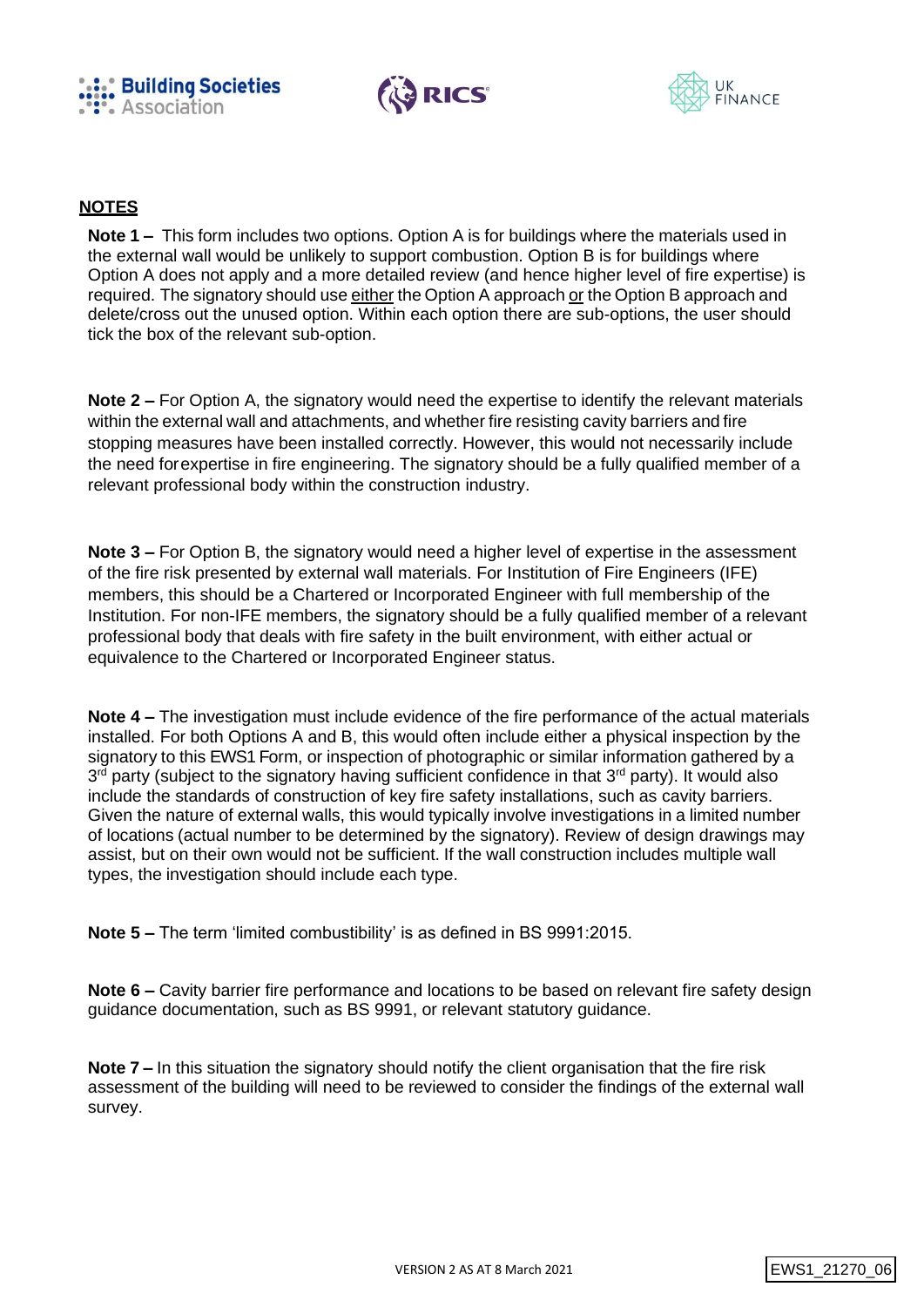





**Note 8 –** The assessment of fire risk as described above includes that insofar as is necessary to ensure a reasonable standard of health and safety of those in and around the building, all external wall constructions, and any external attachments (e.g. balconies) of the building:

- Resist spread of fire and smoke, so far as is reasonably necessary to inhibit the spread of fire within the building; and
- Are constructed so that the unseen spread of fire and smoke within concealed spaces is inhibited; and
- Adequately resist the spread of fire over the walls, having regard to the height, use and position of the building.

The assessment takes account of regulations and published design guidance as were current at the time of construction, as well as those which are current at the time of this assessment. It cannot be guaranteed that it would address guidance and regulations which may be introduced in the future.

**Note 9 –** The signatory may wish to provide their client organisation with a separate report on their investigation to support their statements in this EWS1 Form. That separate report would not normally need to be supplied to the valuer along with this EWS1 Form (unless there are specific issues which may require it).

**Note 10 –** This EWS1 Form will need to be reassessed if any significant changes occur to the external wall or attachments of the building, and is valid for up to 5 years from the date at which it is signed.